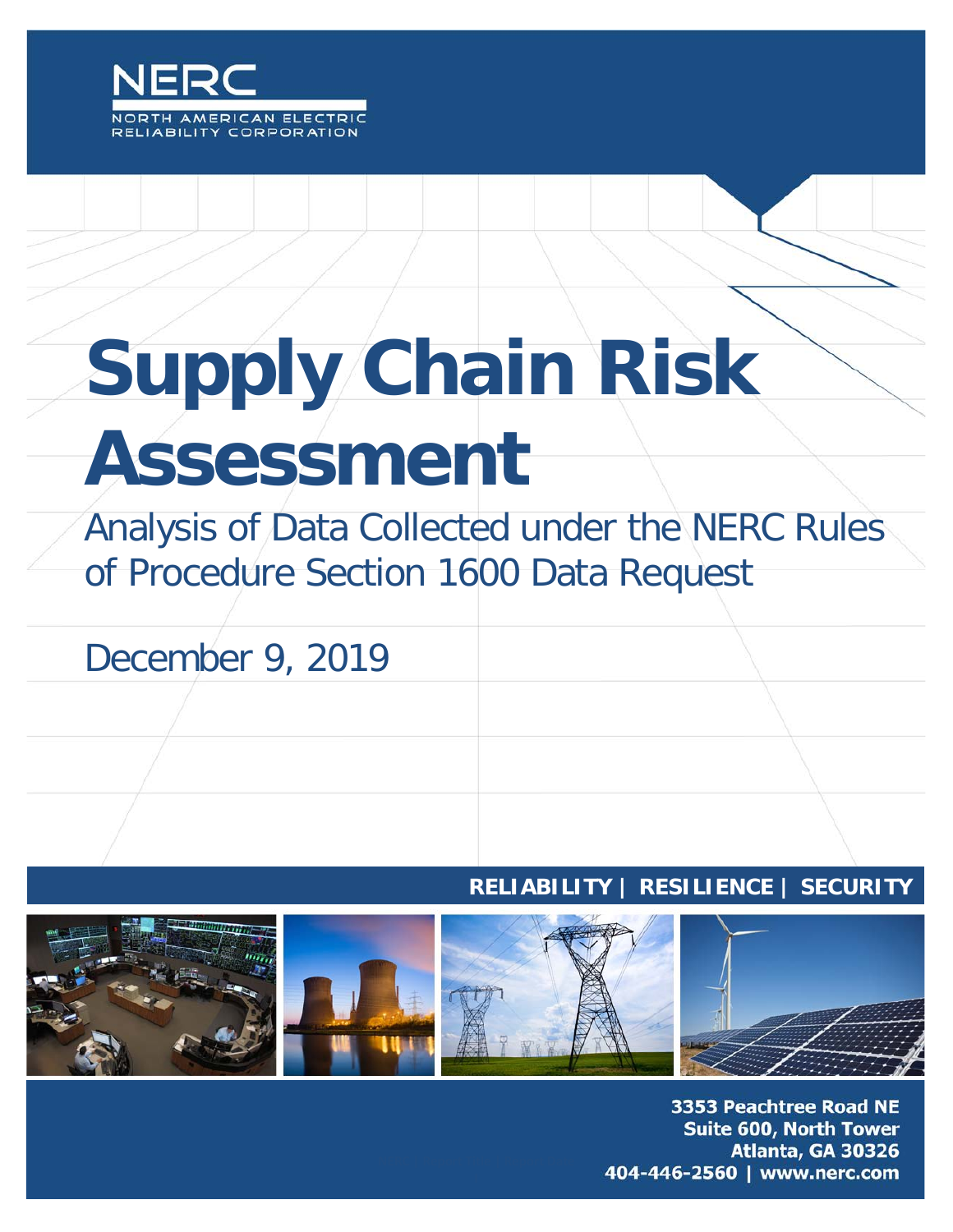# **Table of Contents**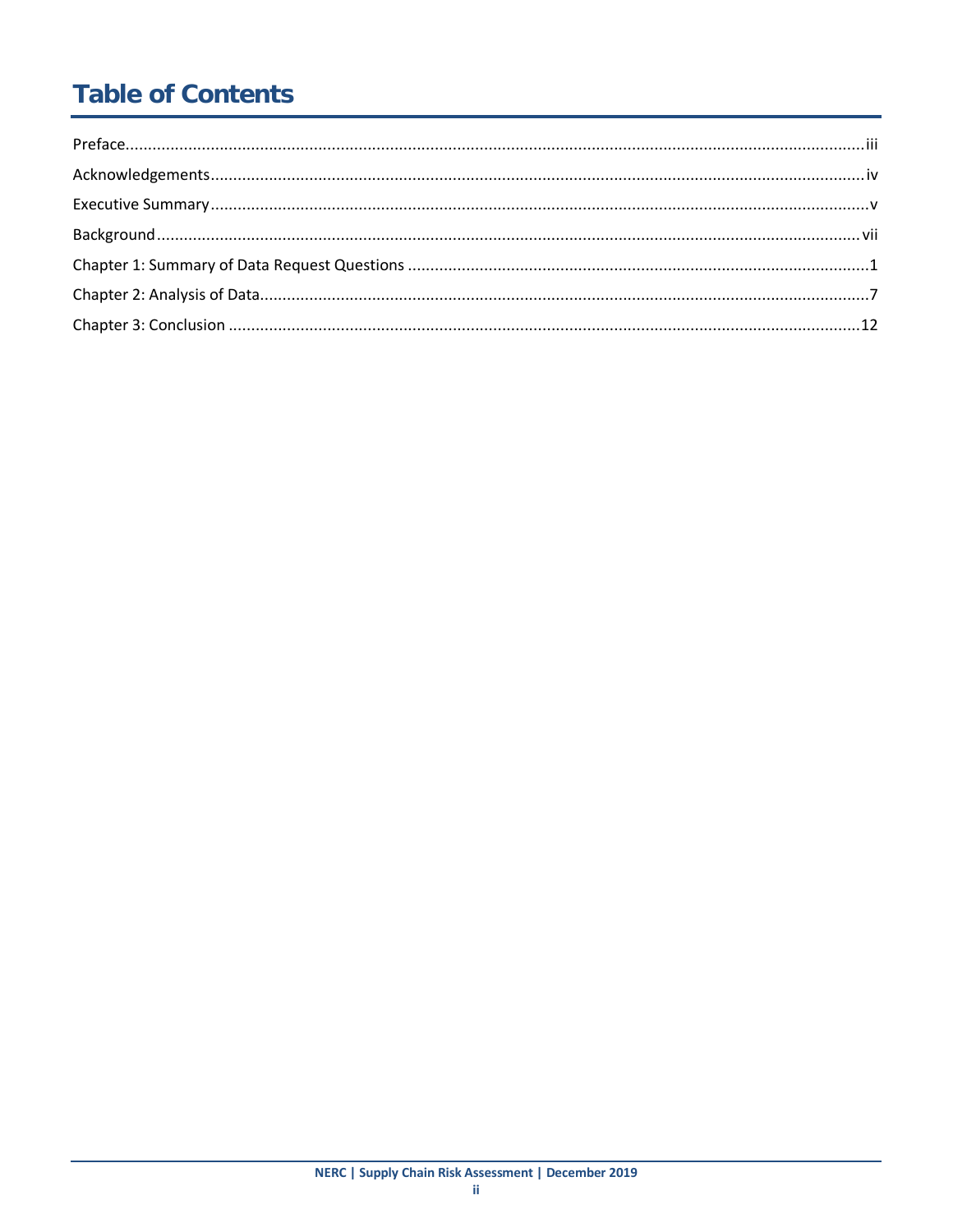#### <span id="page-2-0"></span>**Preface**

Electricity is a key component of the fabric of modern society and the Electric Reliability Organization (ERO) Enterprise serves to strengthen that fabric. The vision for the ERO Enterprise, which is comprised of the North American Electric Reliability Corporation (NERC) and the six Regional Entities (REs), is a highly reliable and secure North American bulk power system (BPS). Our mission is to assure the effective and efficient reduction of risks to the reliability and security of the grid.

#### Reliability | Resilience | Security *Because nearly 400 million citizens in North America are counting on us*

The North American BPS is divided into six RE boundaries as shown in the map and corresponding table below. The multicolored area denotes overlap as some load-serving entities participate in one Region while associated Transmission Owners/Operators participate in another.



| <b>MRO</b>      | <b>Midwest Reliability Organization</b>         |
|-----------------|-------------------------------------------------|
| <b>NPCC</b>     | <b>Northeast Power Coordinating Council</b>     |
| <b>RF</b>       | ReliabilityFirst                                |
| <b>SERC</b>     | <b>SERC Reliability Corporation</b>             |
| <b>Texas RE</b> | <b>Texas Reliability Entity</b>                 |
| <b>WECC</b>     | <b>Western Electricity Coordinating Council</b> |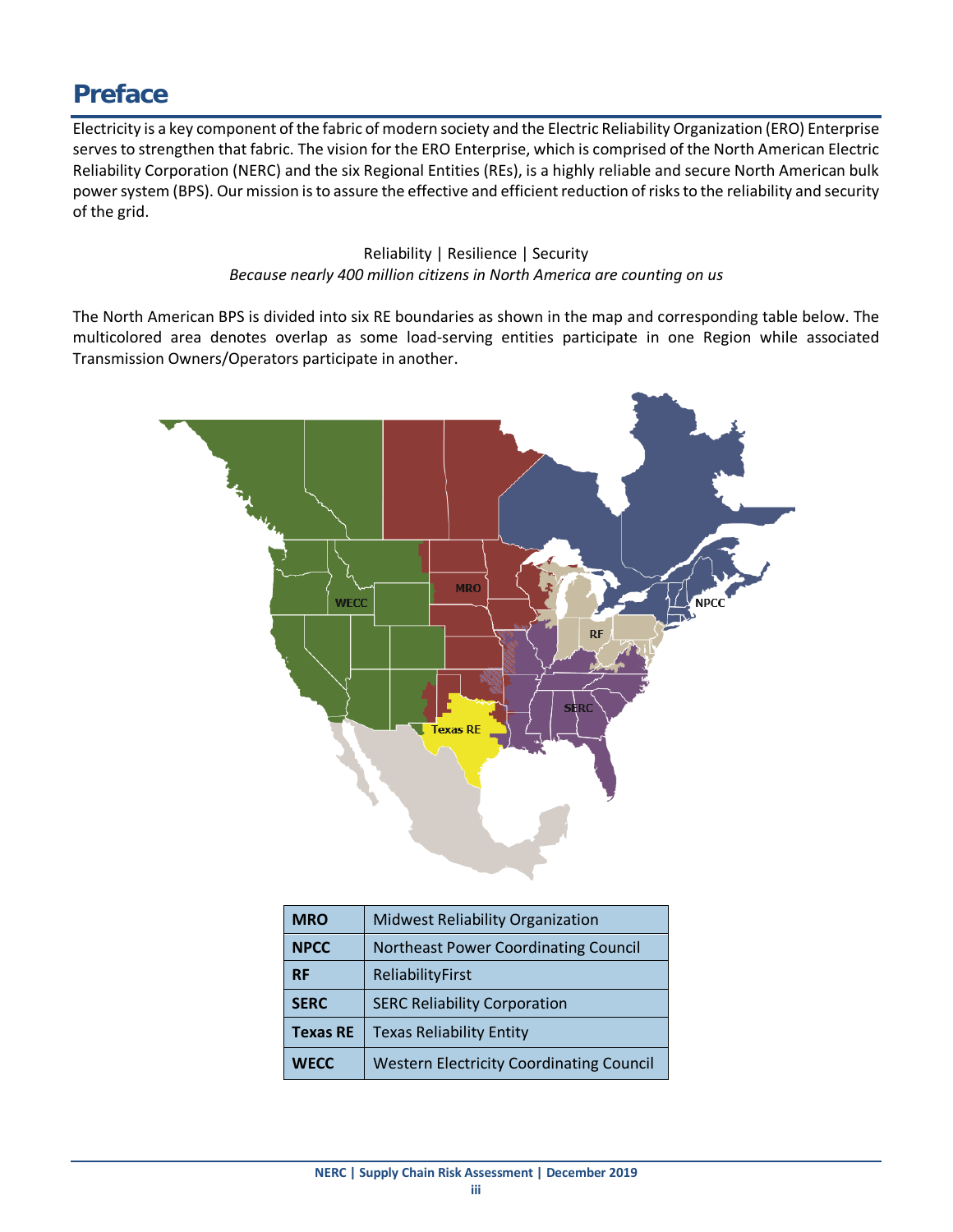# <span id="page-3-0"></span>**Acknowledgements**

In addition to the efforts of NERC staff, the success of any report depends largely on the guidance and input of many others. NERC wishes to take this opportunity to express a special thanks to Carter Manucy at the Florida Municipal Power Agency for his exceptional contributions to the analysis of the data in this report. NERC also wishes to take this opportunity to express a special thanks to the Critical Infrastructure Protection Committee Supply Chain Working Group for their valuable contribution to developing the Supply Chain Risk Assessment Data Request authorized by the NERC Board of Trustees (Board). The authors also acknowledge and appreciate the significant contributions from individuals, working groups, subject matter experts, and organizations whose thoughtful and constructive comments improved the overall quality, thoroughness, and usefulness of this assessment.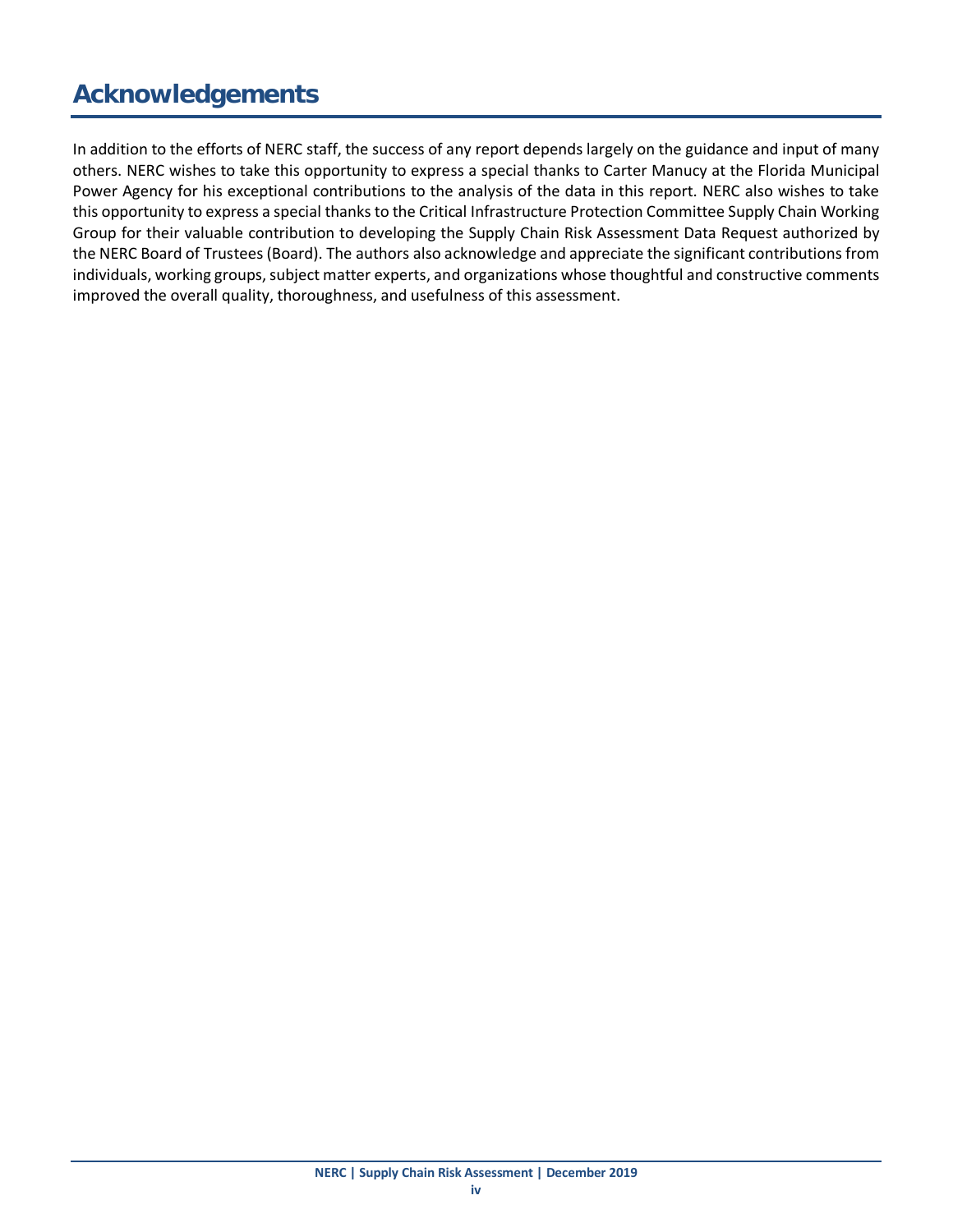# <span id="page-4-0"></span>**Executive Summary**

Recognizing the complex and evolving nature of supply chain risks, NERC has undertaken various efforts to identify and mitigate potential risks. In particular, information and communications technology and industrial control systems may provide opportunities for adversaries to initiate cyberattacks, thereby presenting security risks to the Bulk Electric System (BES). [1](#page-4-1) NERC is committed to using its many reliability tools to support industry's efforts to mitigate supply chain risks.

The risk to the BES from supply chain vulnerabilities lies in the increasing dependence of owners and operators on microelectronics, computer networks, and telecommunications. Complex control systems (such as those employed in the electric power industry) have become more sophisticated and complex, enabling better responsive control of the BES. The NERC critical infrastructure protection (CIP) Reliability Standards employ an asset-centric, risk-based approach to securing the BES. This approach requires systems or facilities that have the highest impact to the grid receive the highest level of protections while the lowest impact systems receive the fewest security requirements. This approach serves to mitigate the risk of threat actors targeting individual assets or electric power entities because of their potential impact to the grid. However, threats originating from supply chain vulnerabilities may challenge this asset-centric approach. The impact to the reliability of the BES could be significant if multiple owners and operators allow third-party access to their facilities and the associated BES Cyber Systems possess a common supply chain vulnerability. This type of compromise could result in aggregate misuse of numerous low impact BES Cyber Systems, which could potentially equal the impact of the compromise of any single high or medium impact BES Cyber System.

In 2017, NERC developed new and revised CIP Reliability Standards to help mitigate cyber security risks associated with the supply chain for high and medium impact BES Cyber Systems. These standards, collectively referred to as Supply Chain Standards, consist of new Reliability Standard CIP-013-1 and revised Reliability Standards CIP-010-3 and CIP-005-6. Consistent with the risk-based framework of the NERC CIP Reliability Standards, the Supply Chain Standards will be applicable to the highest-risk systems that have the greatest impact to the grid. The Supply Chain Standards will require entities that possess high and medium impact BES Cyber Systems to develop processes to ensure responsible entities manage supply chain risks to those systems through the procurement process, thereby reducing the risk that supply chain compromise will negatively affect the BPS.

When adopting the Supply Chain Standards in August 2017, the NERC Board directed NERC to undertake further action on supply chain issues. Among other things, the Board directed NERC to study the nature and complexity of cyber security supply chain risks, including those associated with low impact assets not currently subject to the Supply Chain Standards and develop recommendations for follow-up actions that will best address identified risks.

To better understand these risks, NERC collected data from registered entities pursuant to a request for data or information under Section 1600 of the NERC Rules of Procedure. This assessment documents the results of the analysis of the data to understand the implications of supply chain vulnerabilities not covered by the Supply Chain Standards and the extent of potential impacts (likelihood and risks to the BES). One observation was that most low impact assets reside in organizations with higher impact assets that are applicable to the approved Supply Chain Standards. This means that the low impact assets may be subject to the entity's supply chain risk management program and already have processes necessary to address supply chain vulnerabilities. However, many responders to the data request stated that their low impact BES Cyber Systems would be unaffected, especially for vendors that were not supplying high or medium impact BES Cyber Assets. The analysis is not aligned with the expectation in the NERC report that entities that have medium or high impact BES Cyber Systems will voluntarily apply CIP-013-1 Requirement R1 supply chain risk management plans to low impact BES Cyber Systems.

<span id="page-4-1"></span> <sup>1</sup> Unless otherwise indicated, capitalized terms shall have the meaning set forth in the *Glossary of Terms Used in NERC Reliability Standards* ("NERC Glossary")[, https://www.nerc.com/pa/Stand/Glossary%20of%20Terms/Glossary\\_of\\_Terms.pdf.](https://www.nerc.com/pa/Stand/Glossary%20of%20Terms/Glossary_of_Terms.pdf)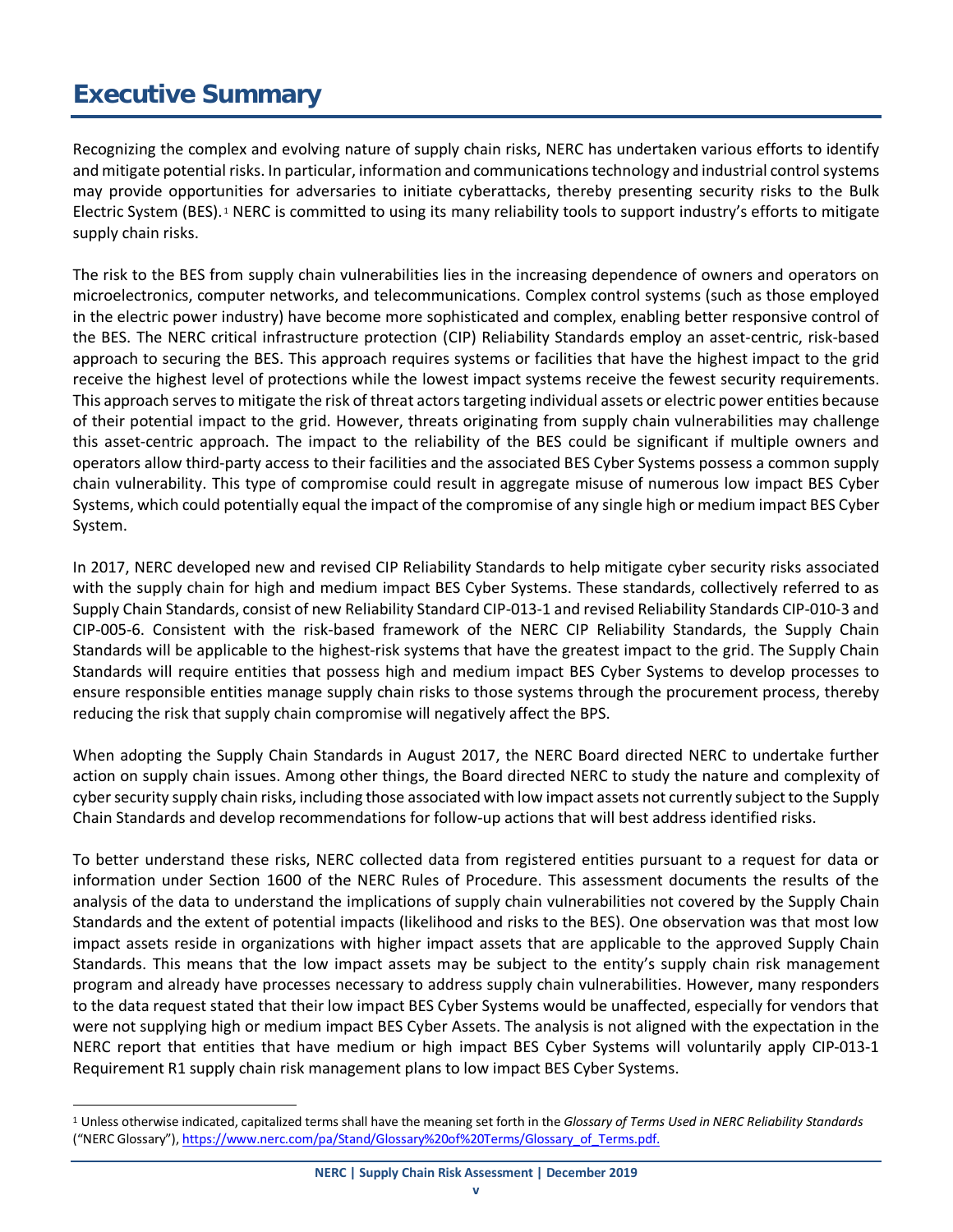The analysis also showed that the vast majority of transmission station and substation low impact BES Cyber Assets are at locations that have at most only one line greater than 300 kV or two lines greater than 200 kV (but less than 300 kV). Similarly, the vast majority of generation resource low impact BES Cyber Assets are at locations that have less than 500 MW. As such, an individual compromise to any one of these locations (transmission substations or generation resources) would generally be a localized event. However, a coordinated cyberattack with control of multiple locations could result in an event that has an interconnection wide BES reliability impact. One method to counter a coordinated cyberattack is to limit or eliminate third-party electronic access to these locations. Entities that have only low impact BES Cyber Systems allow third-party access to a significant number of their transmission stations and substations. While these locations represent a small percentage of all transmission stations and substation locations, the combined effect of a coordinated cyberattack on multiple locations could affect BES reliability beyond the local area. The analysis of third-party electronic access to generation resource locations is even more concerning. More than 50% of all low impact locations of generation resources allow third-party electronic access. As with transmission stations and substations, the combined effect of a coordinated cyberattack could greatly affect BES reliability beyond the local area.

Based on this information and analysis of NERC's data request, NERC staff recommends modification of the Supply Chain Standards to include low impact BES Cyber Systems with remote electronic access connectivity.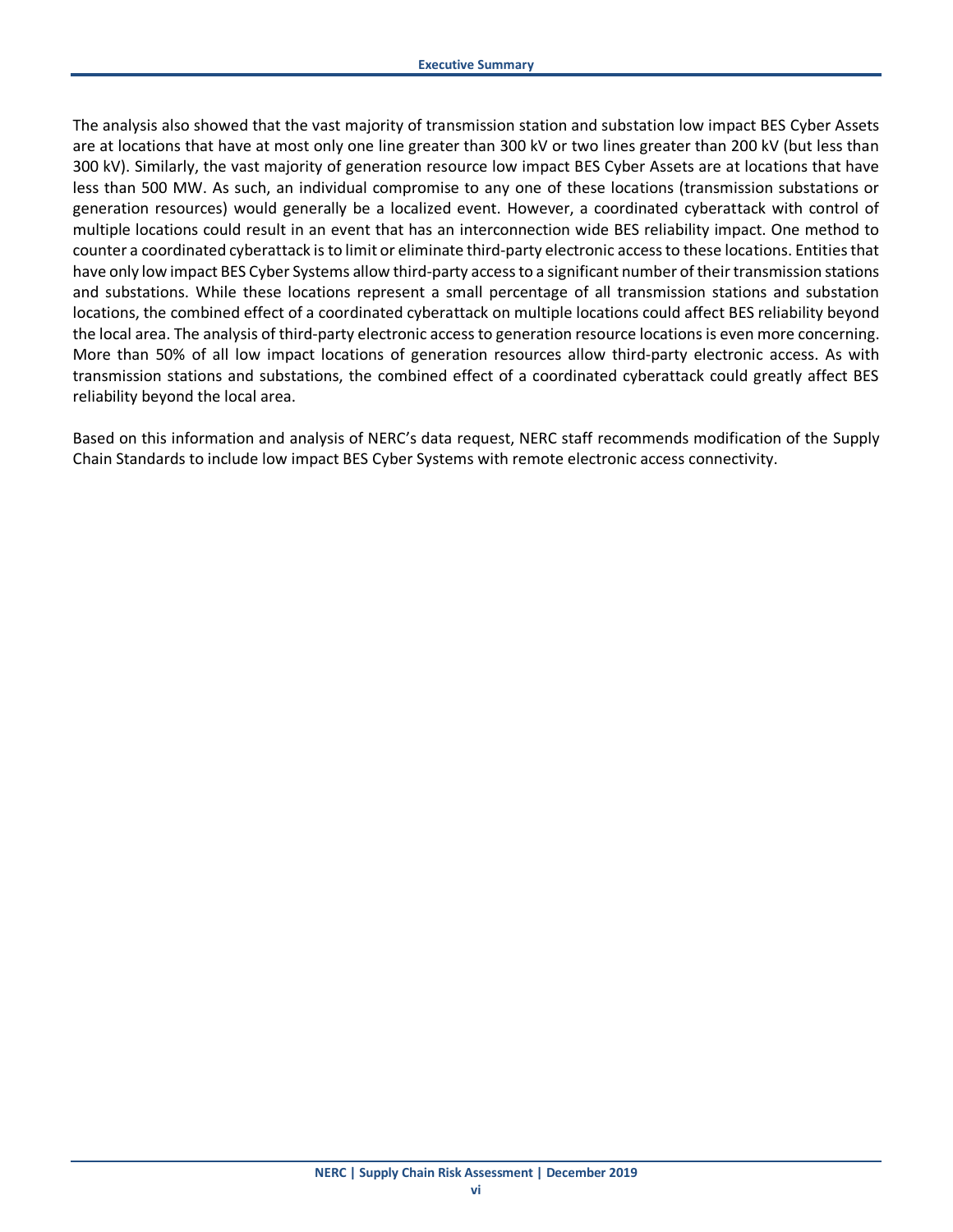## <span id="page-6-0"></span>**Background**

In recent years, the Federal Energy Regulatory Commission (FERC), NERC, and industry identified risks from the supply chain as a potential threat to BES reliability. Supply chains for information and communications technology and industrial control systems are long and multidimensional and involve numerous parties in a multitude of countries across the globe. In procuring products and services for their operations, BPS owners and operators typically rely on vendors and contractors that may use multiple third-party suppliers for components used in their products or technologies. Malicious actors may target one or more vendors in the supply chain to create or exploit vulnerabilities that could then be used to initiate cyberattacks on BES Cyber Systems and equipment.

On July [2](#page-6-1)1, 2016, FERC issued Order No. 829,<sup>2</sup> directing NERC to develop a new or modified Reliability Standard that addresses supply chain risk management for industrial control system hardware, software, and computing and networking services associated with BES operations:

"[FERC directs] NERC to develop a forward-looking, objective-based Reliability Standard to require each affected entity to develop and implement a plan that includes security controls for supply chain management for industrial control system hardware, software, and services associated with bulk electric system operations. The new or modified Reliability Standard should address the following security objectives, discussed in detail [in the Order]: (1) software integrity and authenticity; (2) vendor remote access; (3) information system planning; and (4) vendor risk management and procurement controls."[3](#page-6-2)

Following the issuance of this order, NERC staff initiated Reliability Standards Project 2016-03 Cyber Security Supply Chain Risk Management to address supply chain risk management in the CIP Reliability Standards. The project resulted in the development of the Supply Chain Standards that consist of new Reliability Standard CIP-013-1 and modifications to Reliability Standards CIP-005-6 and CIP-010-3.

The Supply Chain Standards support reliability by requiring responsible entities to implement plans and processes to mitigate supply chain cyber security risks to high and medium impact BES Cyber Systems. Consistent with Order No. 829, the proposed Reliability Standards focus on the following four security objectives: software integrity and authenticity, vendor remote access protections, information system planning, and vendor risk management and procurement controls.

Reliability Standard CIP-013-1 requires responsible entities to develop and implement plans to address supply chain cyber security risks during the planning and procurement of high and medium impact BES Cyber Systems. Modifications in CIP-005-6 and CIP-010-3 bolster the protections in the currently-effective CIP Reliability Standards by addressing specific risks related to vendor remote access and software integrity and authenticity, respectively, in the operational phase of the system life cycle.

The Board adopted the Supply Chain Standards at its August 10, 2017, meeting. FERC approved the Supply Chain Standards with directives for additional modifications to address electronic access or control monitoring systems (EACMS) in Order No. 850, issued October 18, 2018.<sup>[4](#page-6-3)</sup>

In its final report accepted by the NERC Board in May 2019, $5$  NERC documented the results of the evaluation of supply chain risks associated with certain categories of assets not currently subject to the Supply Chain Standards and

<span id="page-6-1"></span> <sup>2</sup> Order No. 829, *Revised Critical Infrastructure Protection Reliability Standards,* 156 FERC ¶ 61,050 (2016).

<span id="page-6-2"></span><sup>3</sup> *Id.* at P 2 (internal citation omitted); *see also id*. at PP 44–45.

<span id="page-6-4"></span><span id="page-6-3"></span><sup>&</sup>lt;sup>4</sup> Order No. 850, *supra* note 1.<br><sup>5</sup> NERC, *Cyber Security Supply Chain Risks: Staff Report and Recommended Actions (May 2019), available at* [https://www.nerc.com/pa/comp/SupplyChainRiskMitigationProgramDL/NERC%20Supply%20Chain%20Final%20Report%20\(20190517\).pdf](https://www.nerc.com/pa/comp/SupplyChainRiskMitigationProgramDL/NERC%20Supply%20Chain%20Final%20Report%20(20190517).pdf)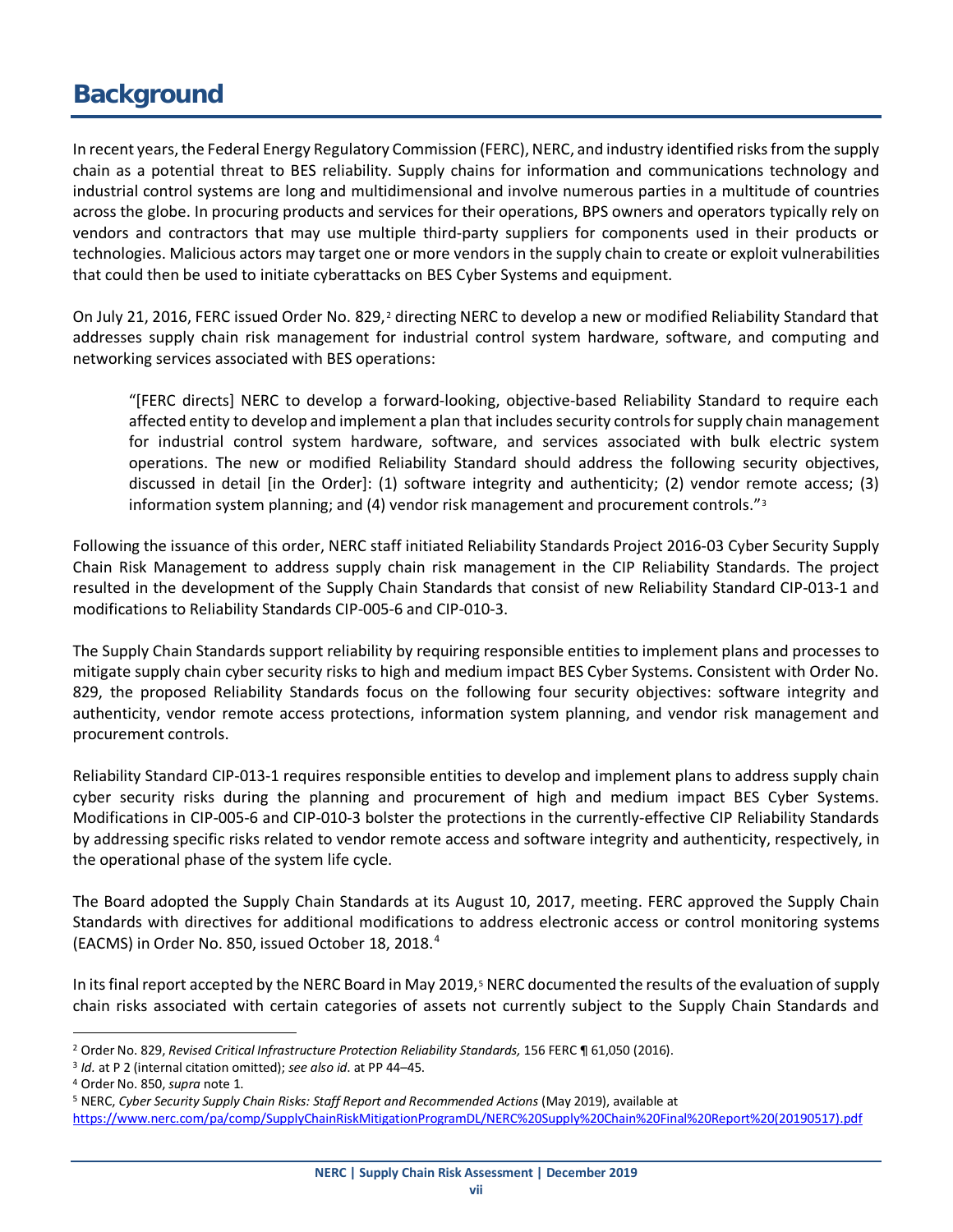recommended actions to address those risks. NERC staff recommended further study to determine whether new information supports modifying the standards to include low impact BES Cyber Systems with external connectivity $\epsilon$ by issuing a request for data or information pursuant to Section 1600 of the NERC Rules of Procedure. NERC staff worked with the CIPC Supply Chain Working Group to develop the questions in the data request.

NERC issued the request for data or information<sup>7</sup> in accordance with the expedited timing provisions of Section 1606 of the NERC Rules of Procedure, as the information was needed to evaluate a threat to the reliability or security of the BPS. On June 13, 2019, the Board authorized the use of shortened review and comment periods. NERC provided the data request to the FERC Office of Electric Reliability for information on June 24, 2019 and posted for public comment for a 20-day comment period from July 2–July 22, 2019. The Board approved the formal issuance of this data request on August 15, 2019. In accordance with Section 1600 of the NERC Rules of Procedure, the data request was mandatory for U.S. entities. Although not required, Canadian registered entities were encouraged to participate. NERC collected the data from August 19 through November 3. The results of this data request and analysis are provided in the following chapters.

<span id="page-7-0"></span> <sup>6</sup> In this context, the phrase "external connectivity" refers to inbound or outbound electronic access, as defined in CIP-003-7, Attachment 1, Section 3. This is not to be confused with External Routable Connectivity that applies to medium and high impact BES Cyber Systems. <sup>7</sup> NERC's Supply Chain Risk Assessment Data Request:

<span id="page-7-1"></span><https://www.nerc.com/pa/comp/SupplyChainRiskMitigationProgramDL/Final%201600%20data%20request%20-%20clean.pdf>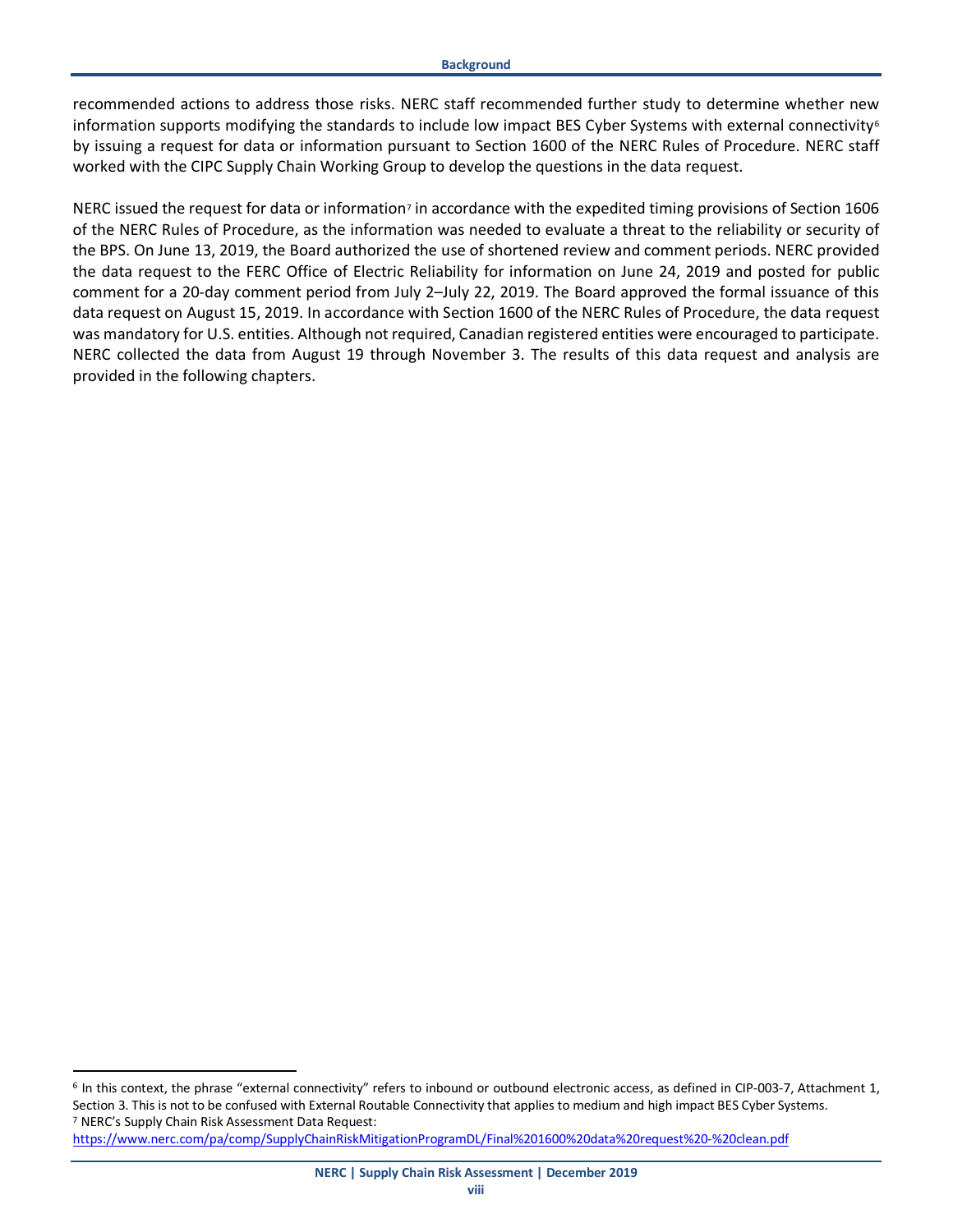# <span id="page-8-0"></span>**Chapter 1: Summary of Data Request Questions**

#### **Supply Chain Risk Assessment Data Request**

In its May 17, 2019, report titled *Cyber Security Supply Chain Risks – Staff Report and Recommended Actions,* (Supply Chain Report), NERC staff recommended issuing a data request under Section 1600 of the NERC Rules of Procedure "to obtain more information about the nature and number of BES Cyber Systems currently in use."[8](#page-8-1) The Supply Chain Report states that the data request would include questions "to determine the incremental costs and potential benefits to extend CIP-013 to low impact BES Cyber Systems with External Routable Connectivity" (ERC).[9](#page-8-2) NERC asked the following questions in the data request to achieve the objectives stated in the Supply Chain Report.

#### **General Questions:**

- 1. What are the NERC Compliance Registry numbers for which you are reporting under this Data Request?
- 2. Entity contact information
	- a. Name:
	- b. Title:
	- c. Email address:
	- d. Contact number:
- 3. CIP-002 Classifications.

| <b>CIP-002 Classifications</b> |                                                                |  |  |  |  |  |  |
|--------------------------------|----------------------------------------------------------------|--|--|--|--|--|--|
| <b>Impact Rating</b>           | <b>Number of assets containing</b><br><b>BES Cyber Systems</b> |  |  |  |  |  |  |
| High/Medium impact w/ ERC:     |                                                                |  |  |  |  |  |  |
| Medium impact without ERC:     |                                                                |  |  |  |  |  |  |
| Low impact:                    |                                                                |  |  |  |  |  |  |
| Low impact with external       |                                                                |  |  |  |  |  |  |
| connectivity:10                |                                                                |  |  |  |  |  |  |

- 4. If you have medium or high impact BES Cyber Systems, please explain how your CIP-013-1 R1 plan will affect your low impact BES Cyber Systems and describe methods (if any) you intend to use to apply your plan to low impact BES Cyber Systems. In addition, have you determined if there are supply vendors used for acquiring low impact BES Cyber Assets that do not provide similar equipment or services to your high or medium impact BES Cyber Assets? If yes, please describe how you intend to address the risk:
- 5. If you have only low impact BES Cyber Systems, briefly explain how you currently plan on mitigating Supply Chain Management risks:

<span id="page-8-1"></span> <sup>8</sup> Supply Chain Report at 20.

<span id="page-8-2"></span><sup>9</sup> *Id.*

<span id="page-8-3"></span><sup>&</sup>lt;sup>10</sup> In this context, the phrase "external connectivity" refers to inbound or outbound electronic access, as defined in CIP-003-7, Attachment 1, Section 3. This is not to be confused with External Routable Connectivity that applies to medium and high impact BES Cyber Systems.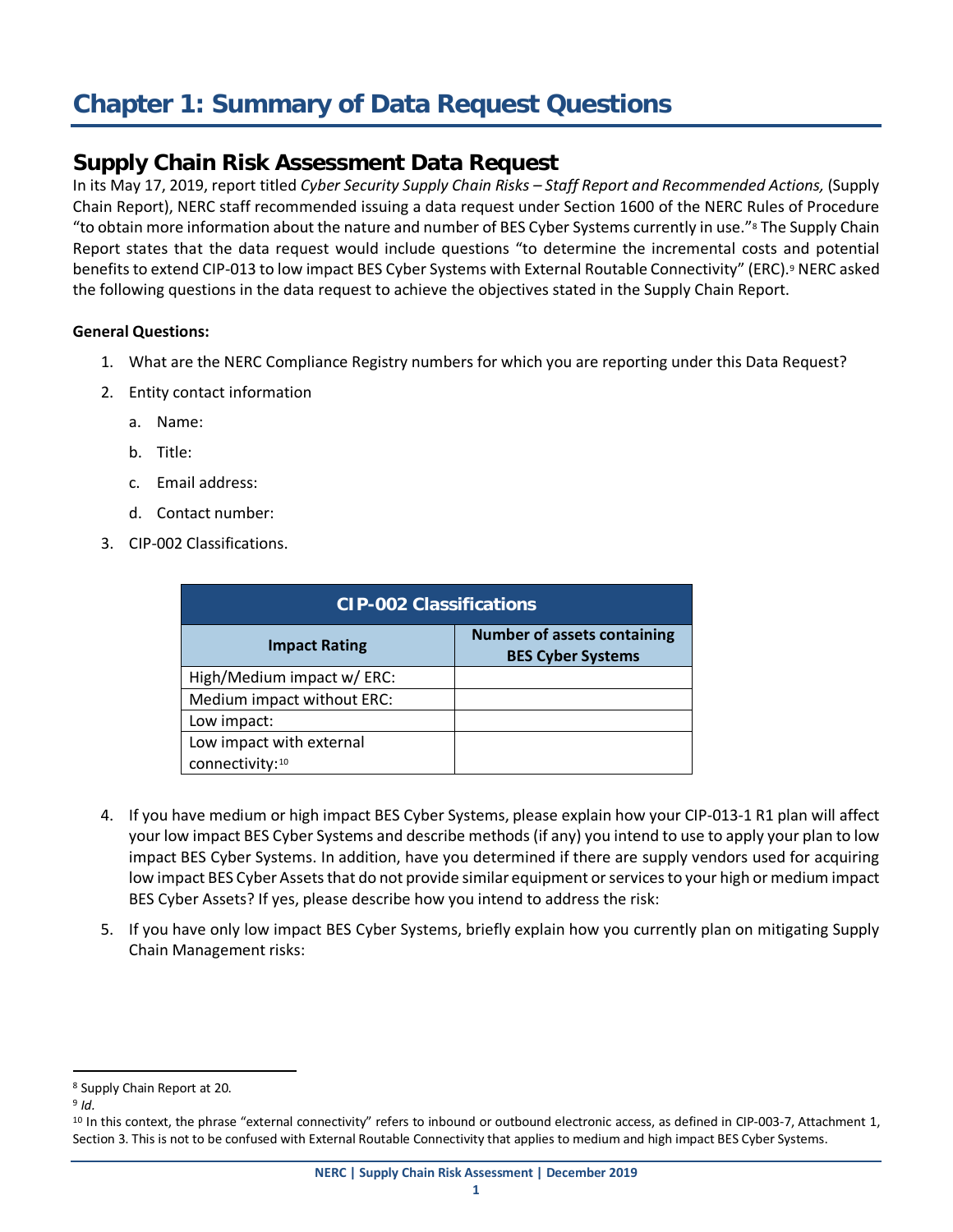The following information was provided to assist in answering Questions 3–5:

NERC needed to understand the basis for each entity's answer in order to understand the data received from the data request. How each entity categorized its BES Cyber Systems could have a large impact on survey results. To have useable and comparable results, the common basis was the six locations highlighted in CIP-002. The data request focused on those locations and not how entities designed their BES Cyber Systems.

In the Supply Chain Report, NERC staff stated that they expected the following: entities that have medium or high impact BES Cyber Systems to voluntarily apply CIP-013-1 Requirement R1 supply chain risk management plans to low impact BES Cyber Systems, and entities that own only low impact BES Cyber Systems to develop supply chain risk management programs tailored to their unique risk profiles and priorities.

The term "location"<sup>[11](#page-9-0)</sup> referred to physical space associated with an asset. A location includes any number of BES Cyber Systems at a given asset, as defined in CIP-002-5.1a, that operate at a common impact rating. For example, if a substation contains both medium and low impact BES Cyber Systems, the entity would include it in both counts. For Question 3, low impact count is all low impact assets containing BES Cyber Systems, including those with external connectivity. For each location in the response to Question 6, entities were to provide an estimate of the low impact assets identified pursuant to CIP-002 R 1.3.

6. For each location identified, answer the following questions. You may group assets with the same answers into a single line item. Note "inbound or outbound connectivity" refers to the requirements under CIP-003- 7, Attachment 1, and Section 3. This is not to be confused with External Routable Connectivity that applies to medium and high impact BES Cyber Systems.

| Low Impact Risk Assessment by Locations                                                           |                                                                                             |                |   |     |                |   |                |              |   |     |                |                |  |
|---------------------------------------------------------------------------------------------------|---------------------------------------------------------------------------------------------|----------------|---|-----|----------------|---|----------------|--------------|---|-----|----------------|----------------|--|
| <b>Impact Categorization</b><br><b>BES Cyber Systems</b><br>(See CIP-002,<br><b>Attachment 1)</b> |                                                                                             | 3.1            |   | 3.2 |                |   | 3.3            |              |   | 3.4 | 3.5            | 3.6            |  |
|                                                                                                   | Location Risk Score <sup>12</sup>                                                           | $\overline{2}$ | 3 | 4   | $\overline{2}$ | 3 | $\overline{a}$ | $\mathbf{2}$ | 3 | 4   | $\overline{2}$ | $\overline{2}$ |  |
| a <sub>z</sub>                                                                                    | Number of locations<br>with low impact BES<br><b>Cyber Systems</b>                          |                |   |     |                |   |                |              |   |     |                |                |  |
| b <sub>1</sub>                                                                                    | Number of locations<br>with inbound or<br>outbound<br>connectivity to a BES<br>Cyber System |                |   |     |                |   |                |              |   |     |                |                |  |
| C <sub>1</sub>                                                                                    | Number of locations<br>with dial up                                                         |                |   |     |                |   |                |              |   |     |                |                |  |

<span id="page-9-0"></span><sup>&</sup>lt;sup>11</sup> CIP-002-5.1a, Requirement R1 identifies six types of "assets" that entities must consider: (i) Control Centers and backup Control Centers; (ii) Transmission stations and substations; (iii) Generation resources; (iv) Systems and facilities critical to system restoration; (v) Special Protection Systems; (vi) for Distribution Providers, Protection Systems specified in CIP-002-5.1a, Applicability Section 4.2.1. For the purpose of this data request, the word "asset" is used in the same way as it is used in CIP-002-5.1a Requirement R1. The capitalized term "Cyber Asset" is used in this Data Request to have the same meaning as it has in the NERC Glossary of Terms.

<span id="page-9-1"></span><sup>&</sup>lt;sup>12</sup> Risk score is based off of the value found in the "Location Risk Score Table" following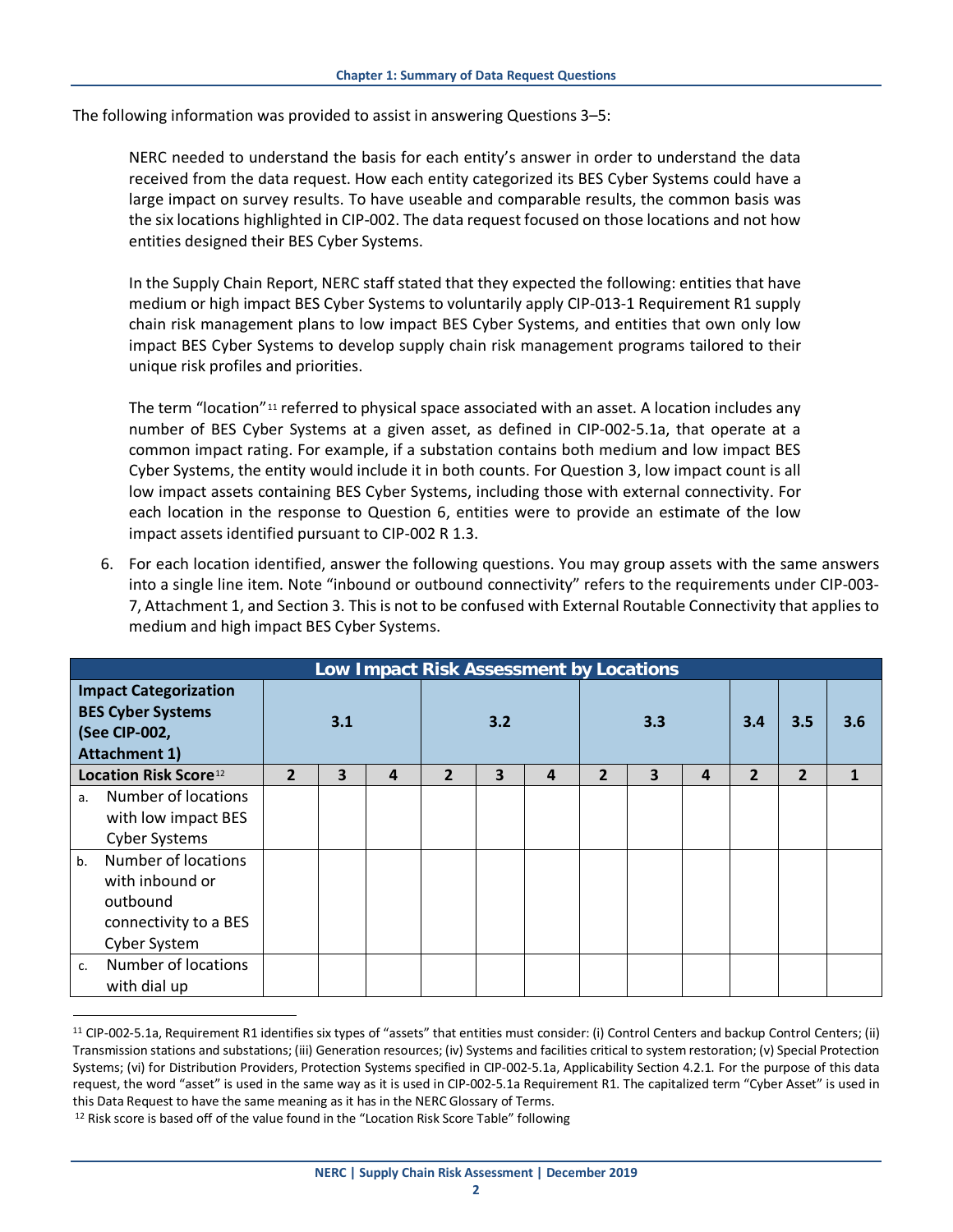|    | Low Impact Risk Assessment by Locations |                |                         |                |                |                         |                |                |                         |                |                |                |              |
|----|-----------------------------------------|----------------|-------------------------|----------------|----------------|-------------------------|----------------|----------------|-------------------------|----------------|----------------|----------------|--------------|
|    | <b>Impact Categorization</b>            |                |                         |                |                |                         |                |                |                         |                |                |                |              |
|    | <b>BES Cyber Systems</b>                |                |                         |                |                |                         |                |                |                         |                | 3.5            |                |              |
|    | (See CIP-002,                           | 3.1            |                         | 3.2            |                | 3.3                     |                |                | 3.4                     |                | 3.6            |                |              |
|    | <b>Attachment 1)</b>                    |                |                         |                |                |                         |                |                |                         |                |                |                |              |
|    | Location Risk Score <sup>12</sup>       | $\overline{2}$ | $\overline{\mathbf{3}}$ | $\overline{4}$ | $\overline{2}$ | $\overline{\mathbf{3}}$ | $\overline{4}$ | $\overline{2}$ | $\overline{\mathbf{3}}$ | $\overline{a}$ | $\overline{2}$ | $\overline{2}$ | $\mathbf{1}$ |
|    | connectivity to a BES                   |                |                         |                |                |                         |                |                |                         |                |                |                |              |
|    | Cyber System                            |                |                         |                |                |                         |                |                |                         |                |                |                |              |
|    | d. Number of locations                  |                |                         |                |                |                         |                |                |                         |                |                |                |              |
|    | allowing third-party                    |                |                         |                |                |                         |                |                |                         |                |                |                |              |
|    | remote access <sup>13</sup> to a        |                |                         |                |                |                         |                |                |                         |                |                |                |              |
|    | <b>BES Cyber System</b>                 |                |                         |                |                |                         |                |                |                         |                |                |                |              |
| e. | Number of locations                     |                |                         |                |                |                         |                |                |                         |                |                |                |              |
|    | with third-party                        |                |                         |                |                |                         |                |                |                         |                |                |                |              |
|    | monitoring of a BES                     |                |                         |                |                |                         |                |                |                         |                |                |                |              |
|    | Cyber System <sup>14</sup>              |                |                         |                |                |                         |                |                |                         |                |                |                |              |
| f. | Number of locations                     |                |                         |                |                |                         |                |                |                         |                |                |                |              |
|    | with constant                           |                |                         |                |                |                         |                |                |                         |                |                |                |              |
|    | monitoring <sup>15</sup> of             |                |                         |                |                |                         |                |                |                         |                |                |                |              |
|    | remote connectivity                     |                |                         |                |                |                         |                |                |                         |                |                |                |              |
|    | to a BES Cyber                          |                |                         |                |                |                         |                |                |                         |                |                |                |              |
|    | System                                  |                |                         |                |                |                         |                |                |                         |                |                |                |              |
| g. | Number of locations                     |                |                         |                |                |                         |                |                |                         |                |                |                |              |
|    | participating in                        |                |                         |                |                |                         |                |                |                         |                |                |                |              |
|    | government/industry                     |                |                         |                |                |                         |                |                |                         |                |                |                |              |
|    | programs <sup>16</sup>                  |                |                         |                |                |                         |                |                |                         |                |                |                |              |
| h. | Number of locations                     |                |                         |                |                |                         |                |                |                         |                |                |                |              |
|    | with NO external                        |                |                         |                |                |                         |                |                |                         |                |                |                |              |
|    | routable connectivity                   |                |                         |                |                |                         |                |                |                         |                |                |                |              |
|    | and NO dial up                          |                |                         |                |                |                         |                |                |                         |                |                |                |              |
|    | connectivity to a BES                   |                |                         |                |                |                         |                |                |                         |                |                |                |              |
|    | Cyber System                            |                |                         |                |                |                         |                |                |                         |                |                |                |              |

The following information was provided to assist in answering Question 6.

To help NERC determine the risk to the BES associated with each of the locations containing low impact BES Cyber Systems, a scoring system based on the characteristics of the assets at that location was developed. Because low impact BES Cyber Systems are understood to pose some kind of risk to the BES, '1' is the lowest score on the scale. Neither the CIP Version 5 Reliability Standards nor the data request require entities to have an inventory, list, or discrete identification of low impact BES Cyber Systems or their BES Cyber Assets. To complete the data request related

<span id="page-10-0"></span><sup>&</sup>lt;sup>13</sup> Access, for the purpose of this data request, means communication other than outward-bound data (e.g. a data diode that only sends data out of the location would not count).<br><sup>14</sup> Third-party monitoring refers to connections that send data to an OEM or other third party that monitors components at this location for

<span id="page-10-1"></span>performance, maintenance, or other such reasons.

<span id="page-10-2"></span><sup>&</sup>lt;sup>15</sup> Constant monitoring, for the purpose of this data request, means the ability to monitor connectivity and the ability to disconnect remote connectivity if malicious activity is detected.

<span id="page-10-3"></span><sup>&</sup>lt;sup>16</sup> Government/Industry programs include, but are not limited to, CRISP, CYOTE, and/or Neighborhood Keeper. If a registered entity participates in one or more of these programs, they should only include the locations that are participating in the program. For example, do not count locations where the program(s) are applied only at a non-CIP environment (e.g., corporate).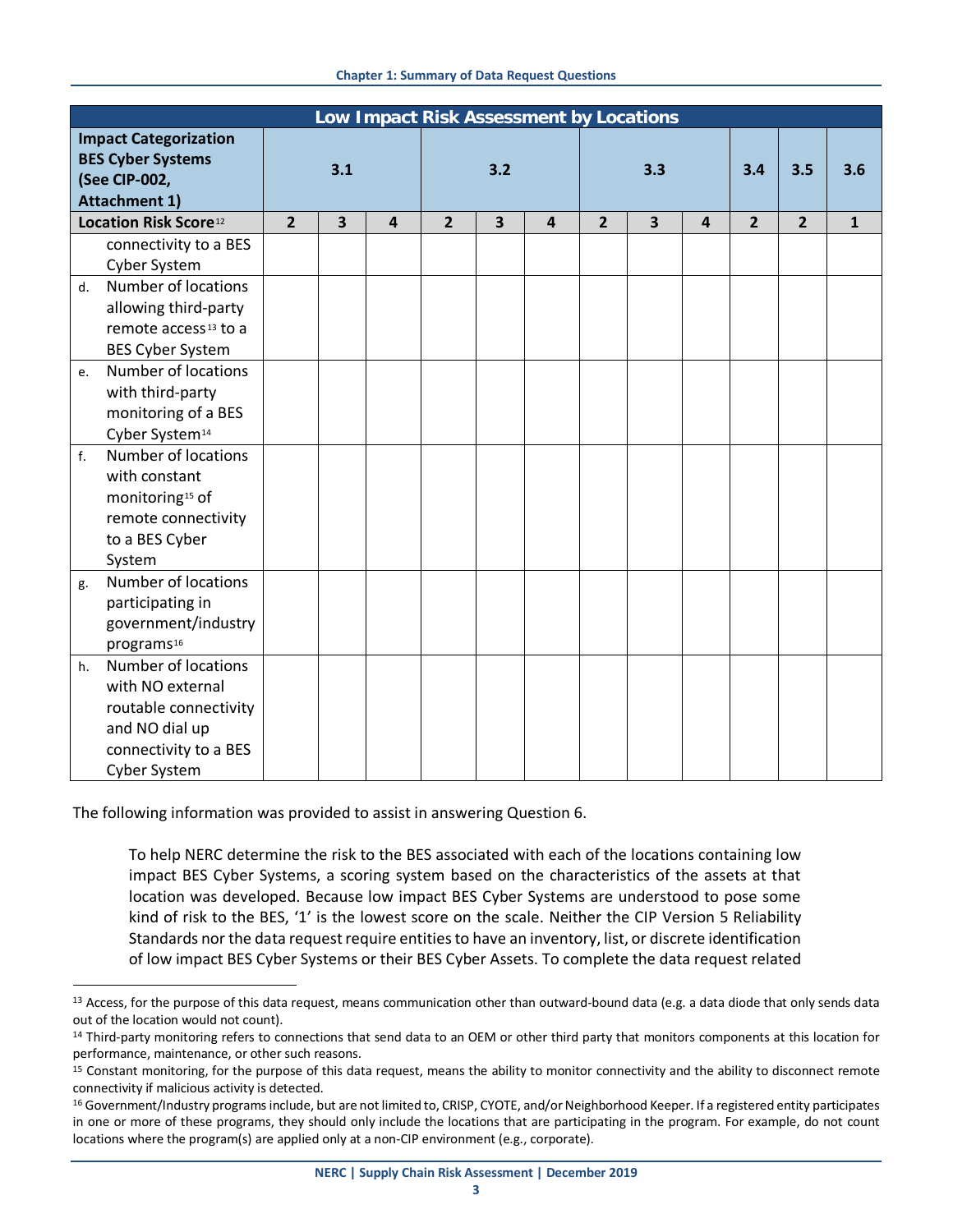to low impact BES Cyber Assets, an entity needed to only identify, to the best of its ability, the locations of low impact Cyber Assets and provide an approximate number of those locations. For each location containing different or multiple assets, they were instructed to use the first criterion that applies (i.e., count each location once) in the below table to determine its associated risk score.

| <b>Location Risk Score Table</b>                         |                                                                                                                                                                                                 |                                                            |                                                                  |  |  |  |  |  |  |
|----------------------------------------------------------|-------------------------------------------------------------------------------------------------------------------------------------------------------------------------------------------------|------------------------------------------------------------|------------------------------------------------------------------|--|--|--|--|--|--|
| <b>Criterion</b><br>(See CIP-002<br><b>Attachment 1)</b> | <b>Description</b>                                                                                                                                                                              | <b>Risk Criterion</b>                                      | <b>Location Risk Score</b>                                       |  |  |  |  |  |  |
| 3.1                                                      | Control Centers / backup Control Centers <sup>17</sup>                                                                                                                                          | MW of load<br>and/or<br>generation<br>controlled           | $0 - 500$ MW = 2<br>$501 - 1,000$ MW = 3<br>$1,001-1,500$ MW = 4 |  |  |  |  |  |  |
| 3.2                                                      | Transmission stations and substations                                                                                                                                                           | MVA/Criterion<br>2.5 Score                                 | $0 - 1400 = 2$<br>$1,401 - 2,000 = 3$<br>$2,001 - 3,000 = 4$     |  |  |  |  |  |  |
| 3.3                                                      | Generation resources <sup>18</sup>                                                                                                                                                              | MW per<br>location                                         | $0 - 500$ MW = 2<br>$501 - 1,000$ MW = 3<br>$1,001-1,500$ MW = 4 |  |  |  |  |  |  |
| 3.4                                                      | Systems and facilities critical to system<br>restoration, including Blackstart Resources<br>and Cranking Paths and initial switching<br>requirements <sup>19</sup> if not counted in 3.2 or 3.3 | <b>All locations</b><br>will receive<br>the same<br>score. | 2                                                                |  |  |  |  |  |  |
| 3.5                                                      | support the reliable<br>SPS/RAS that<br>operation of the BES if not counted in 3.2<br>or 3.3                                                                                                    | All locations<br>will receive<br>the same<br>score.        | $\overline{2}$                                                   |  |  |  |  |  |  |
| 3.6                                                      | For DPs, Protection Systems specified in<br>Applicability section 4.2.1 if not counted in<br>3.2 or 3.3                                                                                         | <b>All locations</b><br>will receive<br>the same<br>score. | 1                                                                |  |  |  |  |  |  |

#### **CIP-013 Cost of Implementation:**

The following information was provided to assist entities in answering the questions after the information:

Stakeholders, regulators, and legislator's decisions on mitigating and preventing supply chain risks depend on the costs and benefits associated with those decisions. While utilities would want and share this information, it is not currently available. Therefore, subject matter experts believe it is premature for CIP-013 registered entities to determine or estimate costs or benefits associated with the implementation of the standard:

• The standard is new and there is no historic precedence for registered entities to pre-determine costs based on furthering relationships with existing and new vendors.

<span id="page-11-0"></span><sup>&</sup>lt;sup>17</sup> These are low impact Control Centers per CIP-002-5.1a that only apply to some BAs and GOPs.

<span id="page-11-1"></span><sup>18</sup> If your entity has performed generation segmentation and created multiple low impact BES Cyber Systems, account for them as individual low impact BESCS locations (four units would count as four locations) as per your CIP-002. Do not double-count under medium impact under Question 3 and again as low impact under Question 5.

<span id="page-11-2"></span><sup>&</sup>lt;sup>19</sup> If this includes generation counted under 3.3, do not count again under 3.4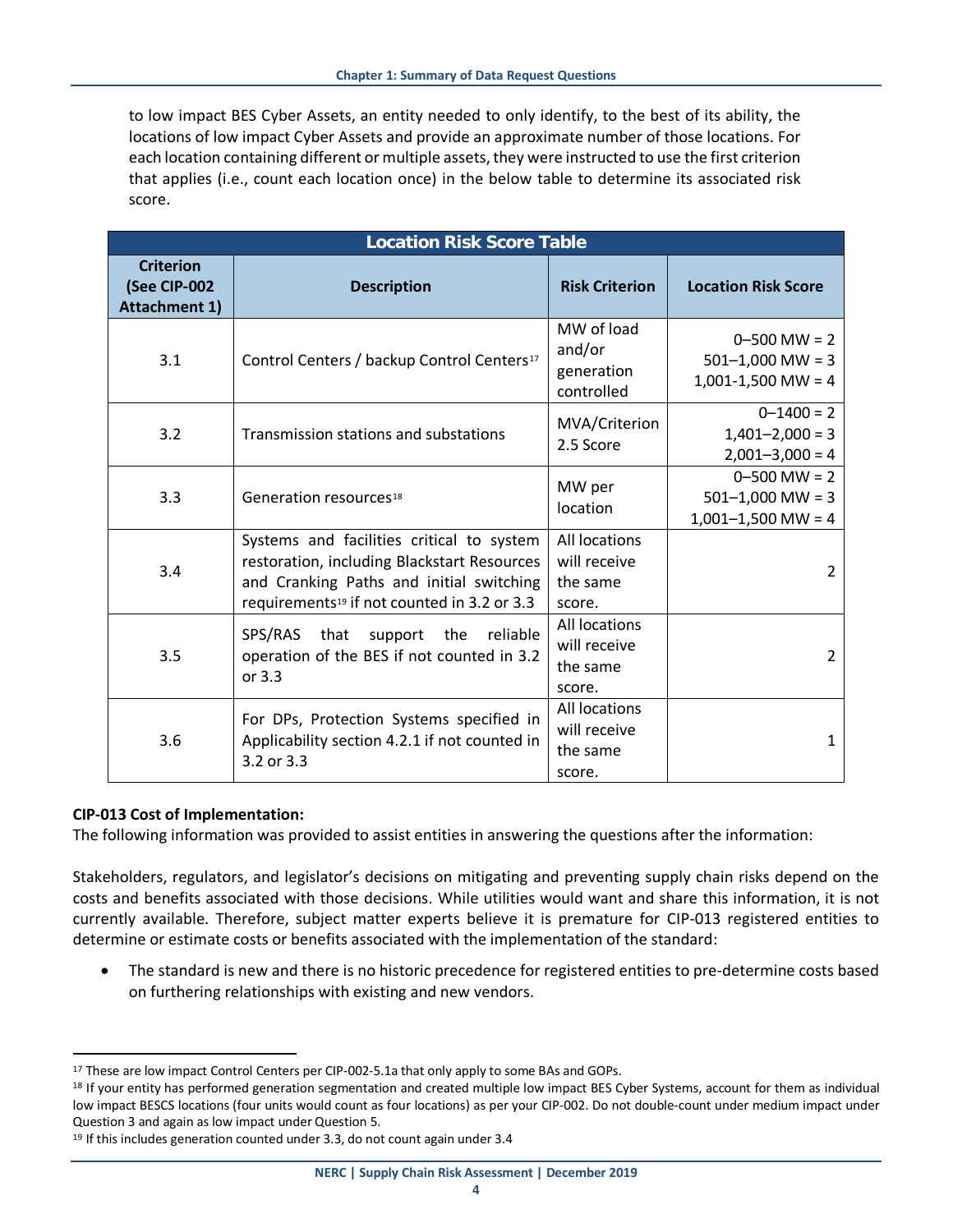- These costs and benefits are intangible and depend on a spectrum of actions, from internal process refinement costs to extensive costs associated with replacement of blacklisted vendors.
- The cost of compliance is currently unknown as this is a new standard.
- Many utilities are experiencing push back from vendors for CIP-013 compliance that could require vendor change or increase in cost from such vendors.

Consequently, CIP-013 is causing and will necessitate many changes for complying utilities from now until the July 1, 2020, implementation date. Therefore, currently providing any credible cost or benefit information is premature.

7. Do you agree with the above SME assessment—Yes or No?

Provide CIP-013 cost or benefit amounts should you answer "no" to the above question:

#### **Overview of Responses**

This section provides an overview of the responses received from the data request.

**Questions 1–3:** NERC received responses from 1,040 entities. [20](#page-12-0) 654 of these (63%) had only locations with low impact BES Cyber Assets with the remainder (386 or 37%) having a combination of locations that contained high, medium, and low impact BES Cyber Assets. The analysis of responses for question 3 is provided in Chapter 2.

**Question 4:** When those entities that had a combination of high, medium, and low impact BES Cyber Assets were asked about how their CIP-013-1 R1 plan will affect their low impact BES Cyber Systems, responses were mixed. Some stated that they plan to use a documented enterprise-wide supply chain cyber security risk management plan, which would include all Cyber Assets regardless of impact rating criteria. Others stated that their low impact BES Cyber Systems would be unaffected, especially for vendors that were not supplying high or medium impact BES Cyber Assets. This is contrary to the expectation in the Supply Chain Study that entities that have medium or high impact BES Cyber Systems will voluntarily apply CIP-013-1 Requirement R1 supply chain risk management plans to low impact BES Cyber Systems.

**Question 5:** When those entities that had only low impact BES Cyber Assets were asked how they currently plan on mitigating Supply Chain Management risks, many stated that they would use only trusted vendors and/or develop a supply chain risk list. Many entities stated that the list would be developed by using a common risk assessment across those vendors. Others planned to rely on information from NERC's Electricity Information Sharing and Analysis Center to identify known vulnerabilities and potential supply chain issues. Many planned to control risk through processes developed for compliance with CIP-003. Some have taken the position that since no requirements exist mandating the mitigation of Supply Chain Management risks for low impact BES Cyber Systems, they do not intend to implement any plan to mitigate the risks. This lack of consistency on this risk assessment means that there is no certainty across industry that there are consistent supply chain protections. Therefore, a coordinated cyberattack with control of multiple locations could result in an event that has an interconnection wide BES reliability impact.

**Question 6:** The analysis of responses for question 6 is provided in Chapter 2.

**Question 7:** The Supply Chain Working Group developed a draft response to the cost to implement the Supply Chain Standards, which was provided in the data request and entities were asked if they agreed with the statement. More than 99% of the responders agreed with the draft response that it was premature for CIP-013 registered entities to

<span id="page-12-0"></span><sup>&</sup>lt;sup>20</sup> While there are over 1,400 registered entities, many are not subject to the CIP standards and thus are not required to respond to the survey. The respondents represented those that were subject to the CIP standards.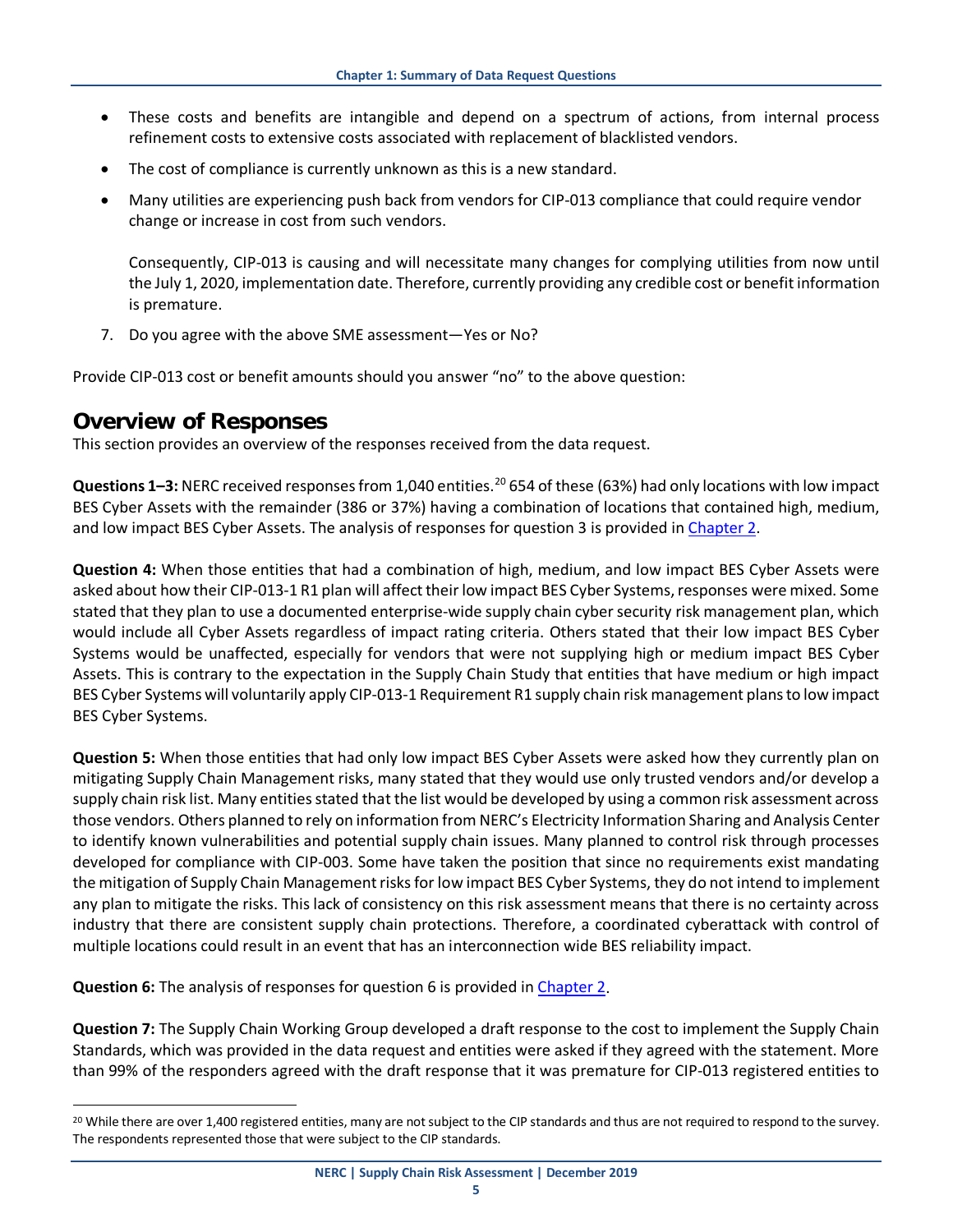determine or estimate costs or benefits associated with the implementation of the standard based on the list of factors provided.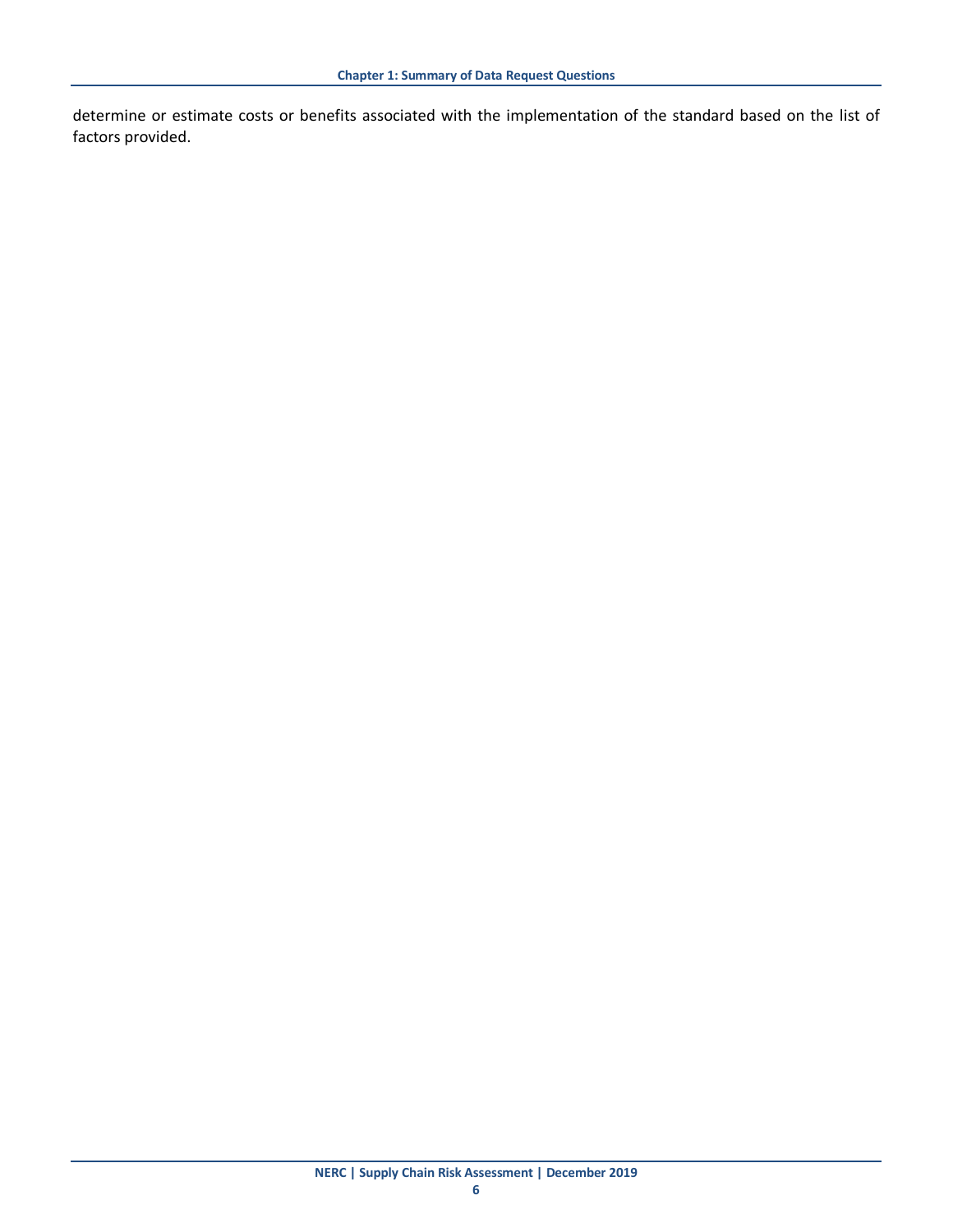## <span id="page-14-0"></span>**Chapter 2: Analysis of Data**

#### **Comparison of BES Cyber Asset locations**

NERC needed to understand the basis for each entity's answer in order to understand the data received from the data request. How each entity categorized its BES Cyber Systems could have a large impact on these survey results. For comparison and to have a common basis, NERC used the asset locations referenced in CIP-002-5.1.a:

- i. Control Centers and backup Control Centers
- ii. Transmission stations and substations
- iii. Generation resources
- iv. Systems and facilities critical to system restoration, including Blackstart Resources and Cranking Paths and initial switching requirements
- v. Special Protection Systems that support the reliable operation of the BES;
- vi. For Distribution Providers, Protection Systems specified in Applicability section 4.2.1.

The data request focused on asset locations and not how entities designed their BES Cyber Systems.

**Figure 2.1** provides a summary of the responses to question 3. Approximately 87% of all locations have low impact BES Cyber Systems, and many of those locations have external connectivity (defined as inbound or outbound electronic access) as defined in CIP-003-7, Attachment 1, Section 3. The BES Cyber Systems located at these locations would not be subject to the current Supply Chain Standards.



**Figure 2.1: All Locations Containing BES Cyber Systems**

NERC differentiated the responses based on entities that had a combination of locations of high, medium, and low impact BES Cyber Systems compared to entities that had only locations of low impact BES Cyber Systems. **Figure 2.2** shows the data for entities with a combination of locations. Note that the percentages are relatively close to those in **Figure 2.1**. In other words, most of the locations are at entities that have a combination of locations of high, medium, and low impact BES Cyber Systems. NERC then contrasted with responses from entities that had only locations of low impact BES Cyber Systems, which **Figure 2.3** shows. Note that two-thirds of these low impact BES Cyber Systems locations had external connectivity. In addition, when comparing connectivity across impact categories, the ratio of external connectivity to no external connectivity remained consistent at two-to-one.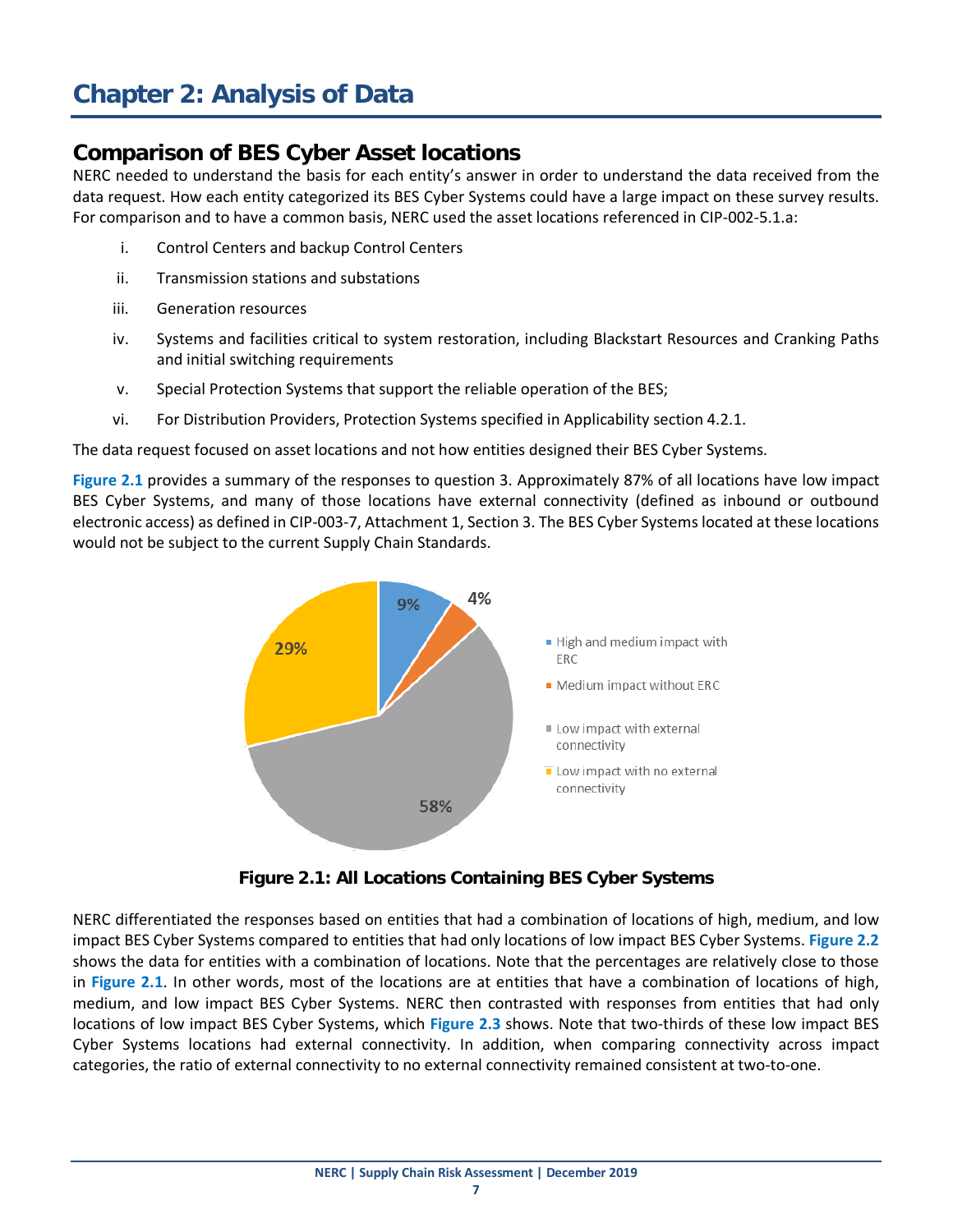

**Figure 2.2: Locations for Entities with High, Medium, and Low Impact BES Cyber Systems** 



**Figure 2.3: Locations for Entities with only Low Impact BES Cyber Systems** 

NERC then examined the data to determine whether entities allowed inbound or outbound connectivity at locations with low impact BES Cyber Systems. **Figure 2.4** shows the data for entities that have a combination of low, medium, and high impact BES Cyber Systems. The predominance of locations are transmission stations and substations as well as generation resources. In addition, a significant percentage of those entities allow inbound or outbound connectivity. **Figure 2.5** shows the data for entities that have only low impact BES Cyber Systems. Again, the predominance of locations are transmission stations and substations as well as generation resources, with a significant percentage of those locations allowing inbound or outbound connectivity. Further generation resources that allow inbound or outbound connectivity outnumber the transmission stations and substations in this dataset.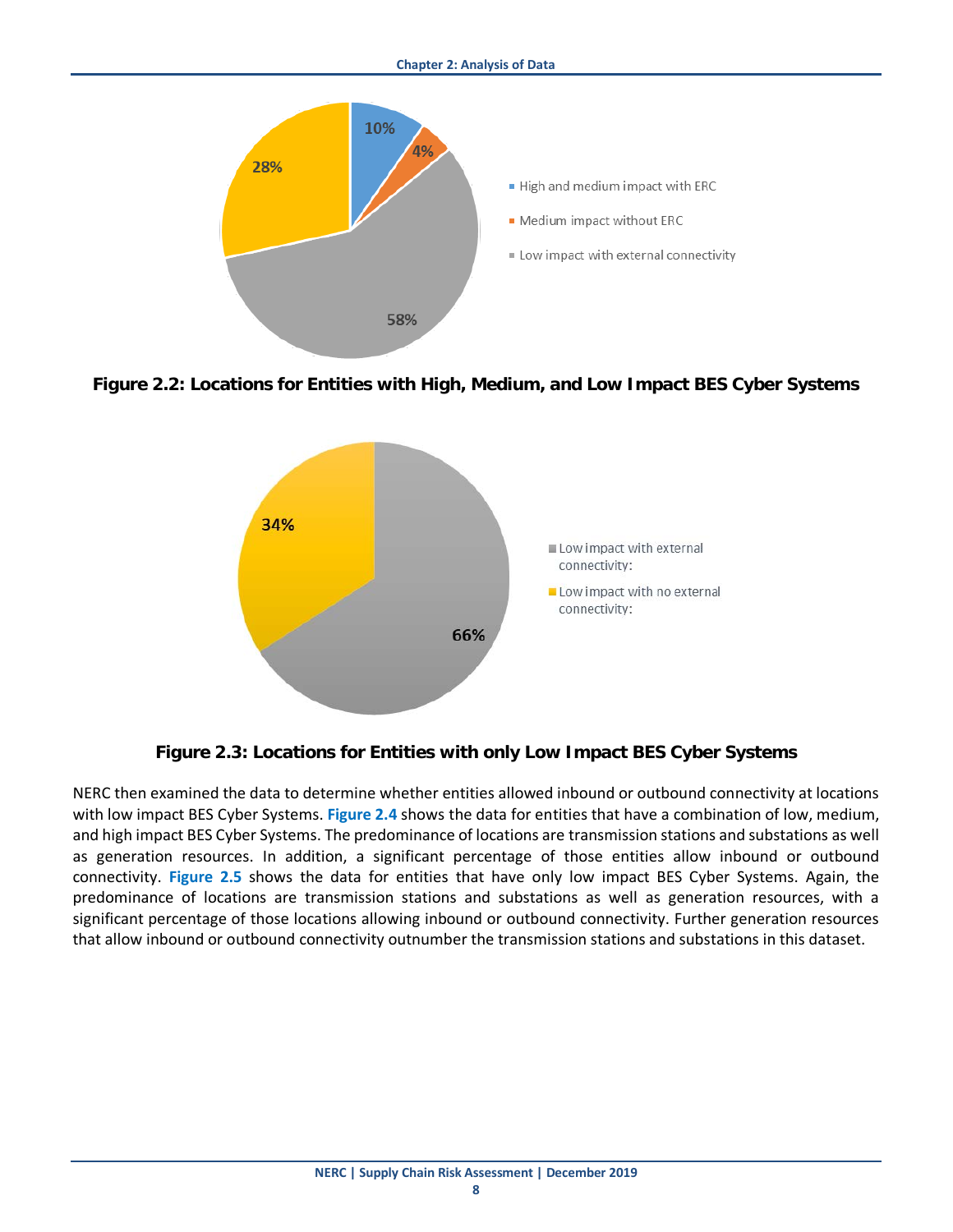

**Figure 2.4: Locations for Entities with High, Medium, and Low Impact BES Cyber Systems** 



**Figure 2.5: Locations for Entities with only Low Impact BES Cyber Systems** 

Since third-party access is a security risk, especially when it comes to supply chain vulnerabilities, NERC examined the data to determine whether an entity allowed third-party access at locations with low impact BES Cyber Systems. **Figure 2.6** shows the data for transmission stations and substations for entities that have a combination of low, medium, and high impact BES Cyber Systems. The vast majority of these locations do not allow third-party access, no matter the MVA criteria as established in criterion 3.2 in the data survey. **Figure 2.7** shows the data for transmission stations and substations for entities that have only low impact BES Cyber Systems. A significant percentage of these locations **do** allow third-party access, but only for the lowest location risk score as established in criterion 3.2 in the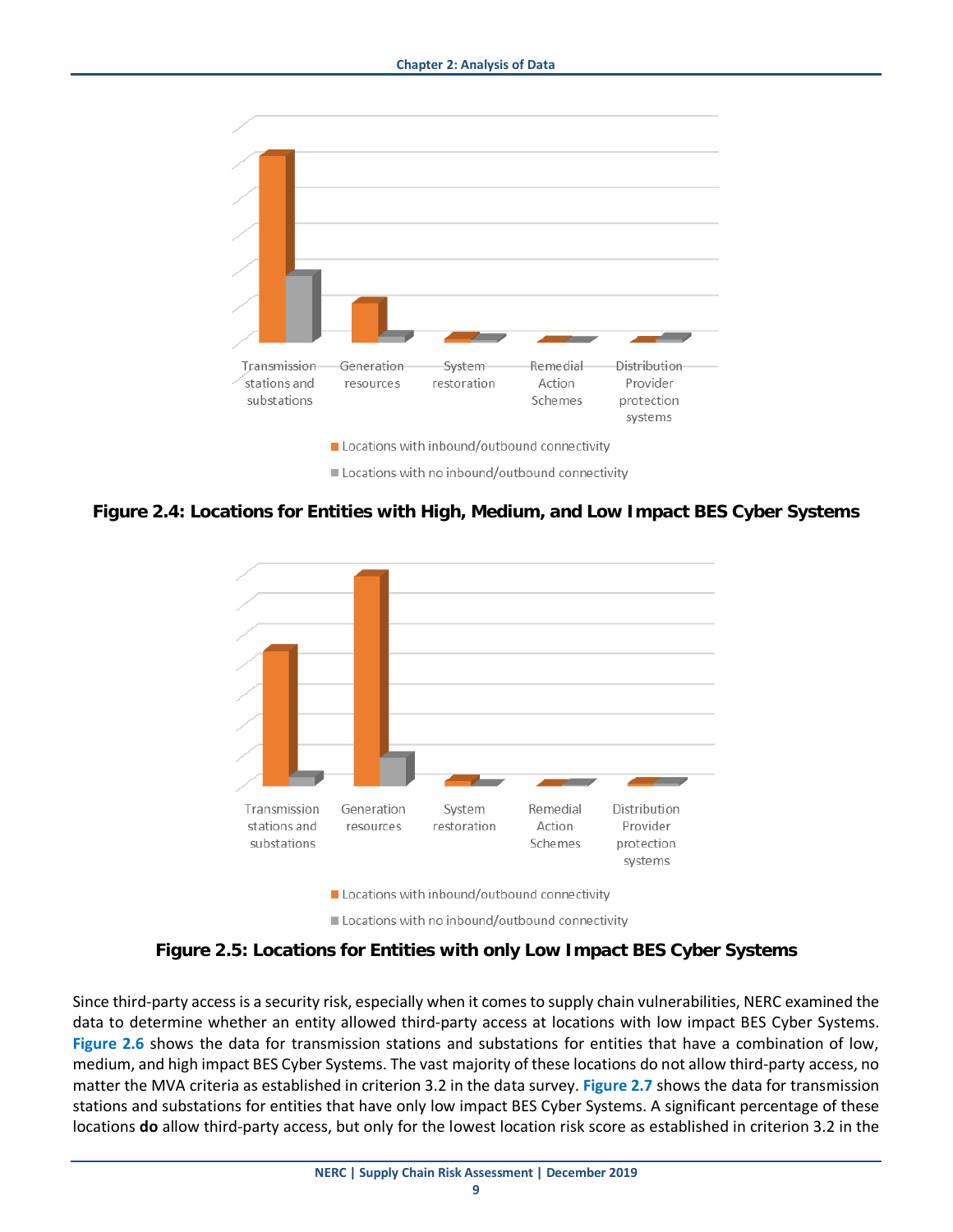data survey. In addition, while no values are presented in this report, the total number of locations represented in **Figure 2.7** represents only 3% of all transmission stations and substations locations reported low impact BES Cyber Systems. While these locations represent a small percentage of all transmission stations and substation locations, the combined effect of a coordinated cyberattack on multiple locations could impact BES reliability beyond the local area.



**Figure 2.6: Transmission Stations and Substations for Entities with High, Medium, and Low Impact BES Cyber Systems** 



**Figure 2.7: Transmission Stations and Substations for Entities with only Low Impact BES Cyber Systems**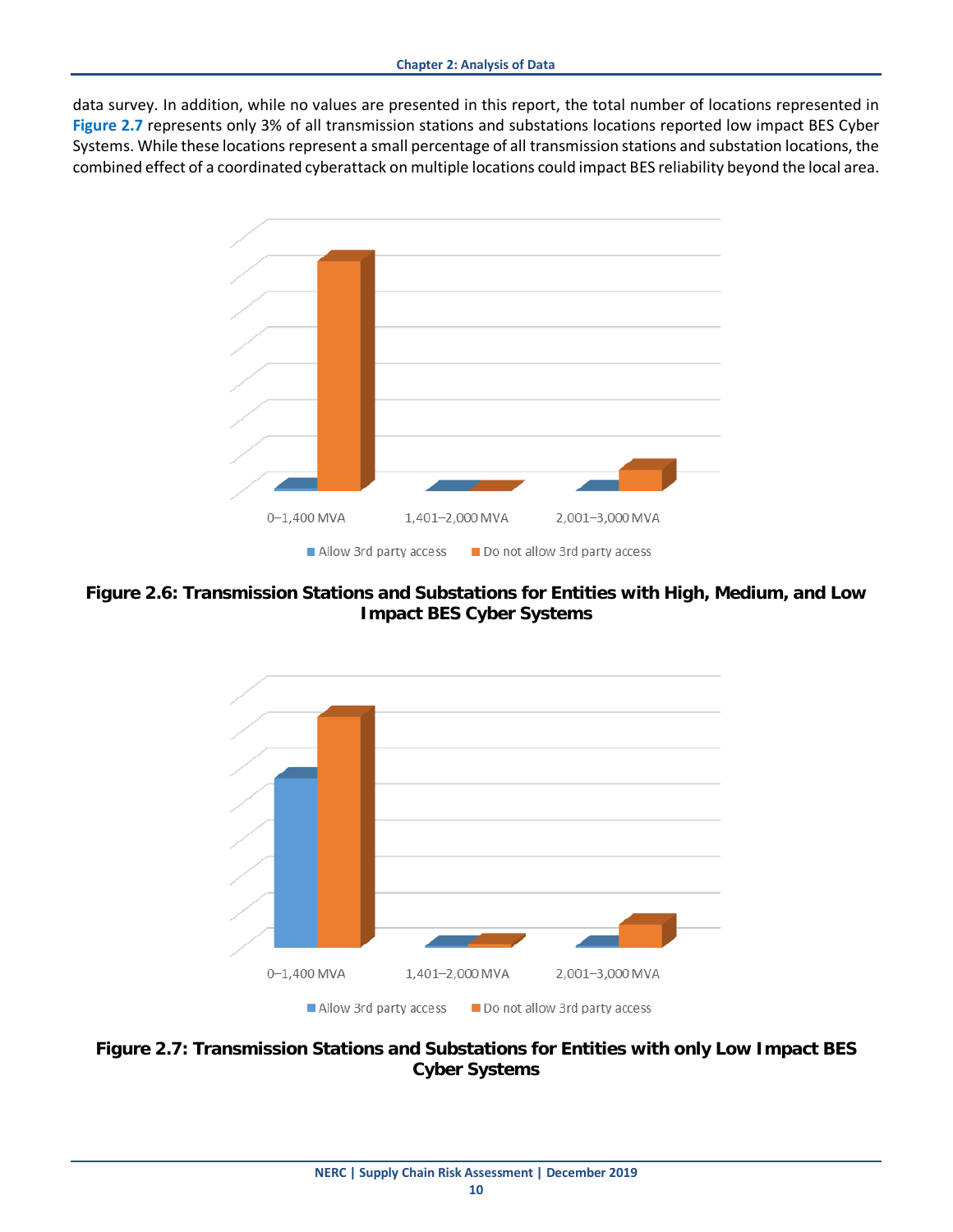Likewise, NERC examined the data to determine whether third-party access was allowed at generation resource locations with low impact BES Cyber Systems. **Figure 2.8** shows the data for generation resources for entities that have a combination of low, medium, and high impact BES Cyber Systems. More of these generation locations, with less than 500 MW, allow third-party access than do not. **Figure 2.9** shows the data for generation resources for entities that have only low impact BES Cyber Systems. A significant percentage of these locations allow third-party access. In addition, while no values are presented in this report, the total number of locations represented in **Figure 2.9** represents 23% of all generation resource locations reported with low impact BES Cyber Systems. This is a significantly higher percentage than that represented by transmission stations and substations. As with transmission stations and substations, the combined effect of a coordinated cyberattack could greatly affect BES reliability beyond the local area.



**Figure 2.8: Generation Resources for Entities with High, Medium, and Low Impact BES Cyber Systems**



**Figure 2.9: Generation Resources for Entities with only Low Impact BES Cyber Systems**